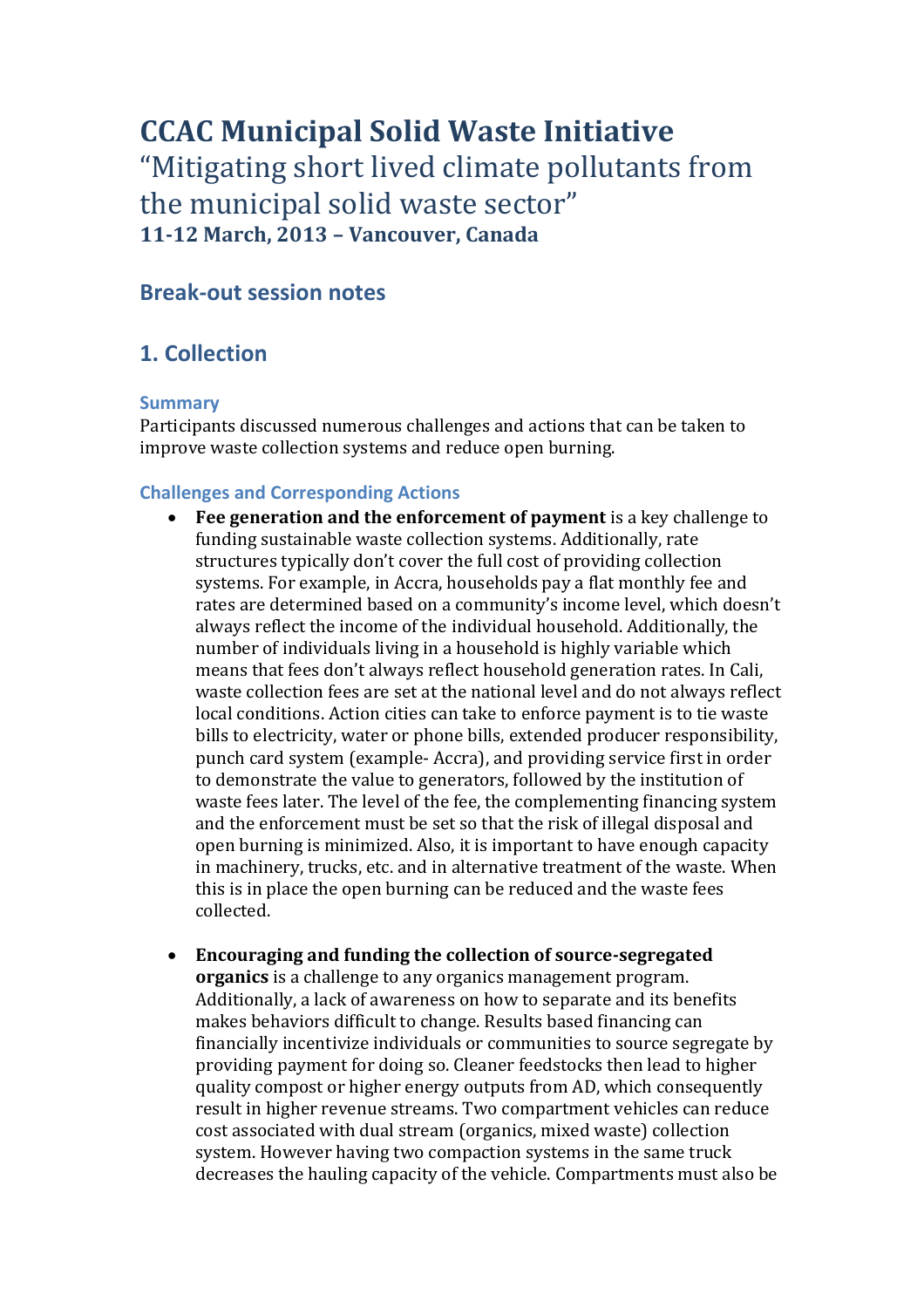carefully sized based on actual household generation rates of organic versus mixed waste so that one compartment does not fill up faster than the other. Stockholm suggested utilizing single compartment vehicle in high density areas where vehicles fill up more quickly and dual compartment vehicles in low density areas. When using dual compartment vehicles, the organics and mixed waste processing facilities must be co-located in order to minimize transportation costs.

- **Waste is not always a political priority**, losing out to education, security, health, etc. One action cities can take to mitigate this problem is to engage key stakeholders, most importantly the Mayors office.
- The **provision of bins** can be expensive and inhibit widespread collection of waste. One action cities can take to provide collection bins is to require private waste collectors to provide them. (note - these costs ultimately get passed onto the generator in a private collection system).
- There is a **lack of data** about how much waste is actually collected in a system and where is it actually going, especially when there is a robust informal collection sector. Participants suggested that the first step to improving a waste collection system was collecting data on the existing system including quantities, types and flows of waste.
- **Existing incentive structures are not always aligned with a city's waste diversion goals**. National law and policies must be in place in order to create the market for, and hence increase, recycling and separate handling of organics – the "playing field" must be the same for all the cities in a nation. In Cali, private haulers are incentivized to dispose maximum volumes of waste in the landfill. Also, the landfilling fees are often too low in order to create the necessary incentives for recycling. (Which means - the landfilling fees do not reflect the actual cost for the society.) Cali expressed an interest in exploring the integration of transfer stations in order to re-direct waste flows and improve recycling rates through ensuring that all the waste is collected without diversion of the valuable materias.
- **Holding private haulers accountable** for an agreed upon level of service is currently a challenge in Malaysia and Cali. Participants agreed that incorporating performance standards in contract language was essential. Vina del Mar, Stockholm and Rio all execute short-term collection contracts (5 yrs) as a way to enhance accountability.
- The **integration of informal waste collectors** is a challenge to modifying collection systems. Informal waste collectors pull high value materials out of the waste stream, minimizing the potential to offset collection costs with the sale of recyclables.
- Participants emphasized the need for **integrating waste collection and disposal systems.** Many actors are involved and it is important that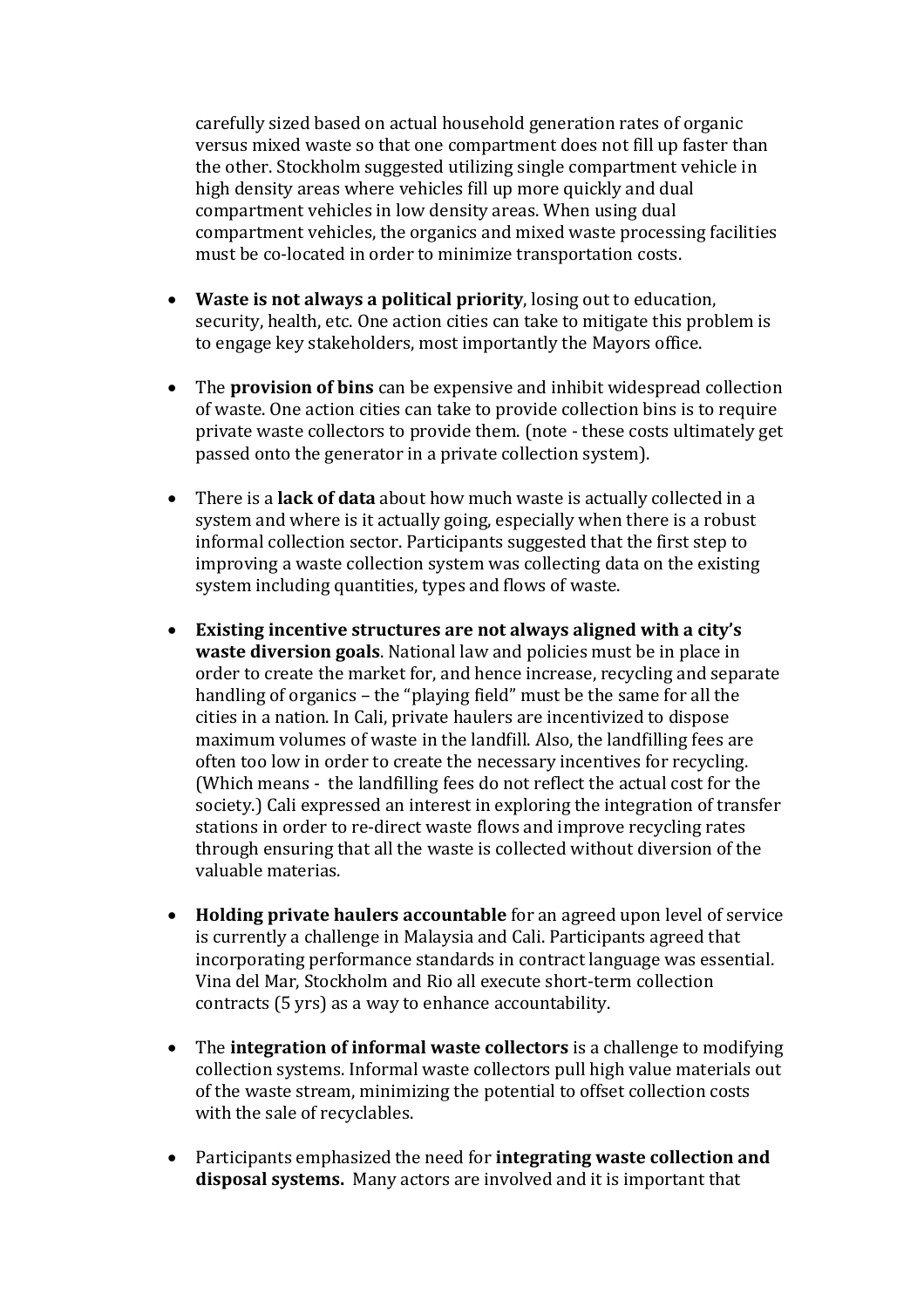there is an overall waste management plan and strategy for the municipality/region as a whole; otherwise there is a risk of gaps and suboptimization. Also, the management of industrial waste must be addressed. This is often a subject of open burning due to lack of capacity for disposal as well as lack of enforcement.

- Rio suggested that the **media can encourage compliance** with environmental standards. Public awareness is important in order to reduce open burning and increase collection. The media plays an important role in informing the public and hence, put solid waste management higher on the political agenda.
- Different **waste to energy solutions** must be developed depending on suitability in the local context. The valuable materials for recycling is often not left when collected which is why this is an important part of the system

Participants suggested that the CCAC develop a step wise approach to developing a collection system.

Participants also encouraged the CCAC to discuss whether SLCPs from transportation systems should be addressed by the initiative. This could include route optimization, alternative fuel vehicles, and driver training programs to enhance fuel efficiency. Doing so may require the engagement of additional CCAC partners.

### **2. Organics management**

#### **Summary**

Organics diversion and processing discussion that focused on identification of key considerations important to development of city action planning process. The discussion began with an overview from each participant describing their interests in organics diversion / processing projects. A common theme was interest in reducing waste going to landfills and to reduce GHG emissions from the sector.

#### **Challenges/Barriers**

- Few examples of successful projects globally, World Bank focused on cataloging of successful projects as a tool for policy makers.
- Australia has a pretty high level of residential collection but still only 50% of total organics after many years of education and training.
- Identification of quantity and kind of waste available to a project, and challenge in quantification of cost of waste treatment alternatives.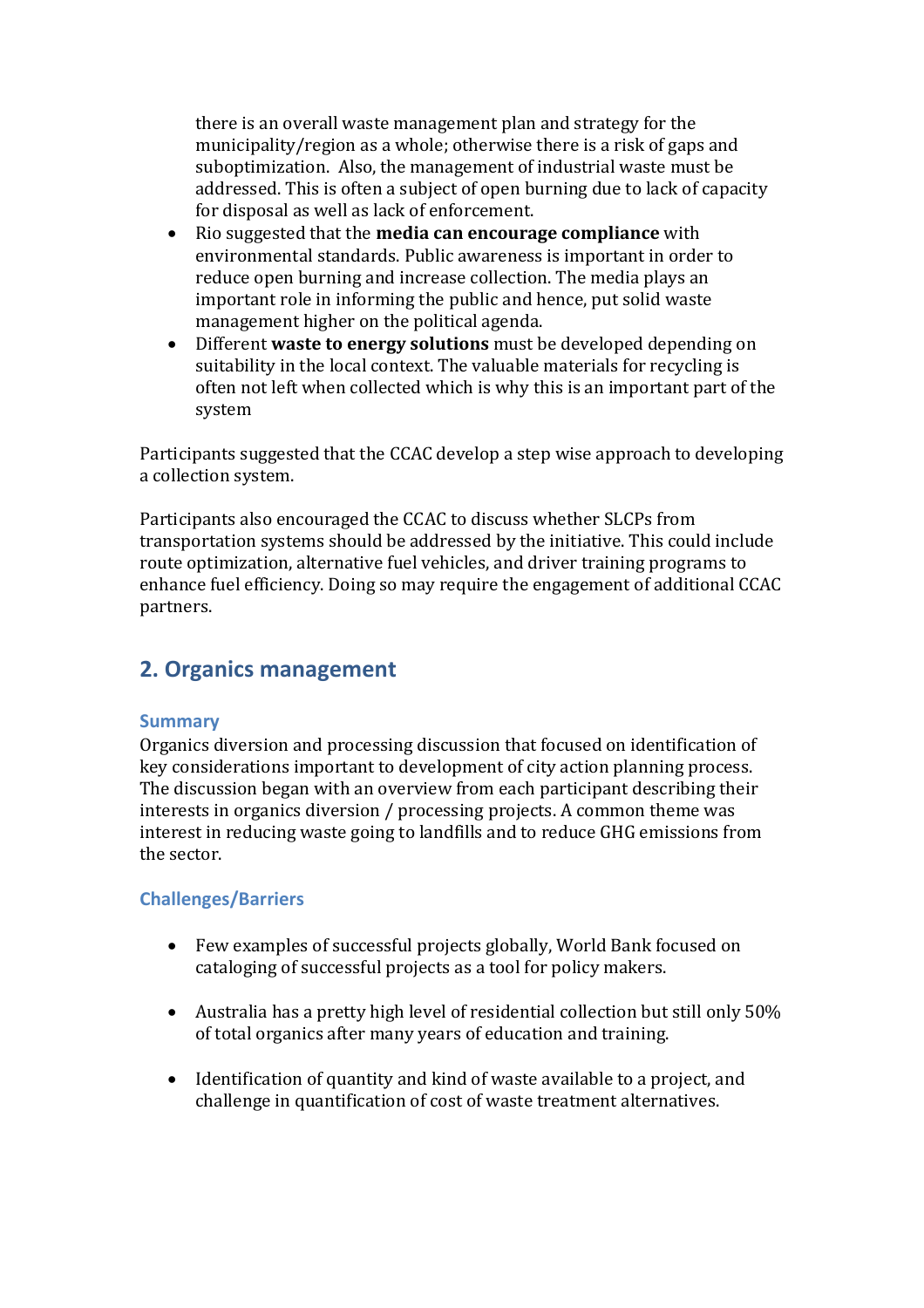- Markets for compost / fertilizers are difficult to identify and develop and end-products of waste processing vary by feed-stock and processing type.
- Electricity markets where alternative cost of power is low (as in countries where hydro is prevalent) AD energy projects are often not financially viable.

#### **Lessons learned/ information sharing**

- Some commonalities to successful projects horticultural compost and Ag have higher rates of success.
- Banning organics and increasing tip fees can be effective mechanism to encourage development of alternative treatment projects (case of Europe/Austria)
- Identification of uniform and reliable waste streams (market waste) are critical to development of viable projects.
- Organics diversion/ management is a good strategy for conservation of landfill air space, focus on this in Canada.
- NYC is currently developing tender (RFP) for alternative treatment of organics waste management. that excludes waste-to-energy (incineration).
- Stockholm decided to focus on food waste (waste as a resource) as a strategy for generation of biogas for transportation and electricity generation.
- Need for scalable approaches that consider local context, low tech systems have worked well in India that provide local small scale energy (market lighting)
- Penang, Malaysia has developed organics management policy focused on food waste, garden waste, animal waste, bulky waste (furniture).

#### **Going forward**

- Identify waste source and quantity early in process to target appropriate treatment and processing options.
- World Bank focused on cataloging of successful projects as a tool for policy makers.
- Cities can/should play a role in identification and development of markets for products - reforestation projects, urban agricultural, parks, etc.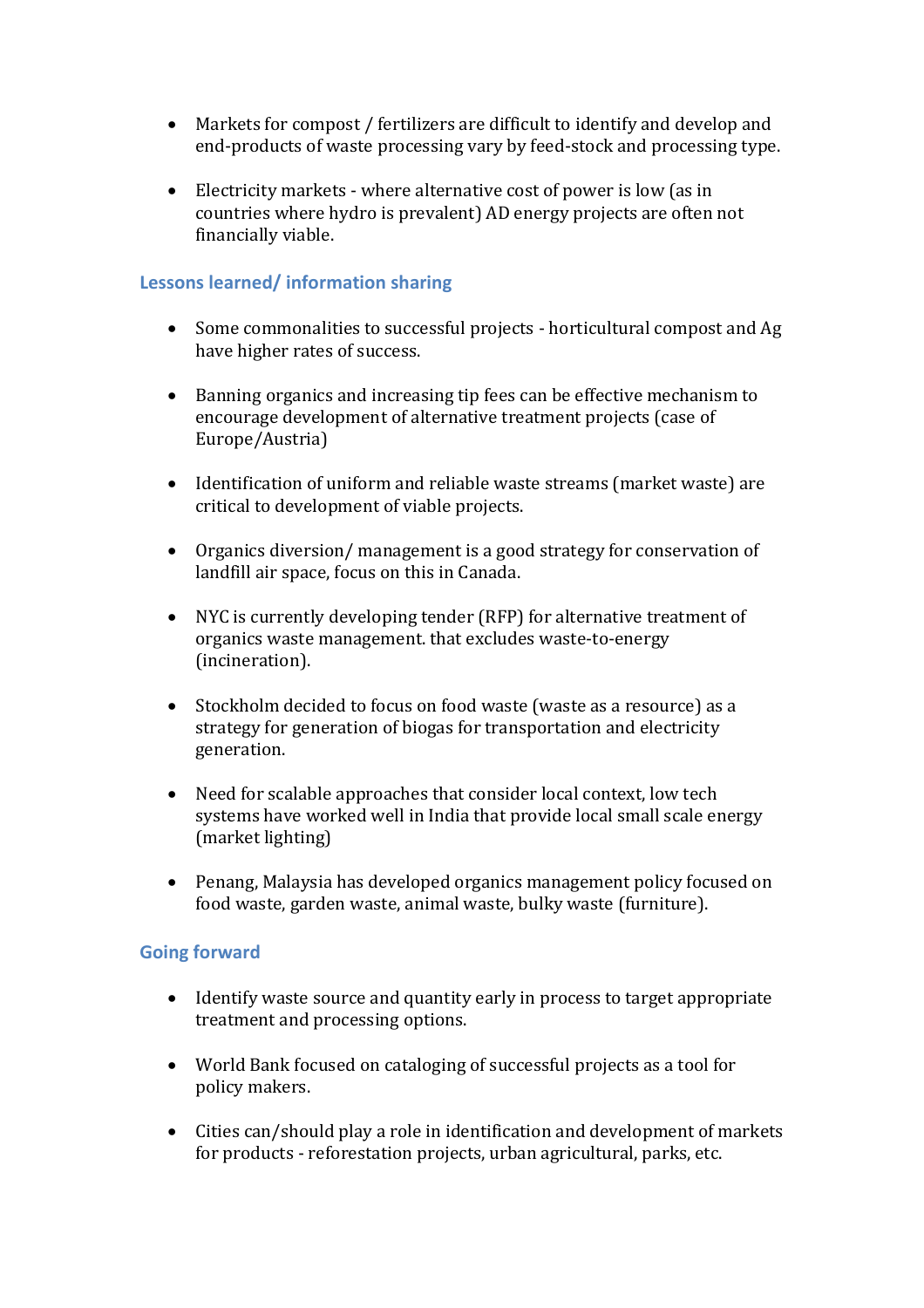- Need to work out how to define municipal role/capacity to work with commercial/industrial waste generators to focus on organics.
- Need to emphasize co-benefits of management of organic waste environmental and health benefits.

# **3. Landfill and LFG Management Breakout session**

Barrier identification and brainstorming

#### **Context adaptation**

- Select appropriate approach and technology for local context. Different cities are in different stages in their waste management system.
- Existing landfills require different strategies than plans for new sites.
- Landfill disposal is a needed practice in many places. Landfill disposal is not going away.
- Is the capacity to improve waste disposal and LFG capture available locally?
- Usually, there are many companies that can do design, consulting and construction. Where is the experience for Operation?
- When considering new landfills, consider future efforts of diversion. There may be no LFG to collect if diversion efforts are successful.
- On diversion aspirations: If there is no capacity for landfill management and operation, how do we expect to find capacity for advanced management practices such as separation, AD, etc.
- There is no single solution for every project. The technical solutions to most landfill management and LFG issues exist. It's the politics, economic and other externalities that need to be addressed.

#### **Cost management**

- Can old landfills be mined? Given that CDM revenues have fallen, a new incentive for revenue can be the reclamation of Land from closed landfills. Land is valuable.
- Update the discourse that LFG capture will be a source of revenue and positive return.
- LFG project development should be compared to waste diversion in a long term cost analysis.